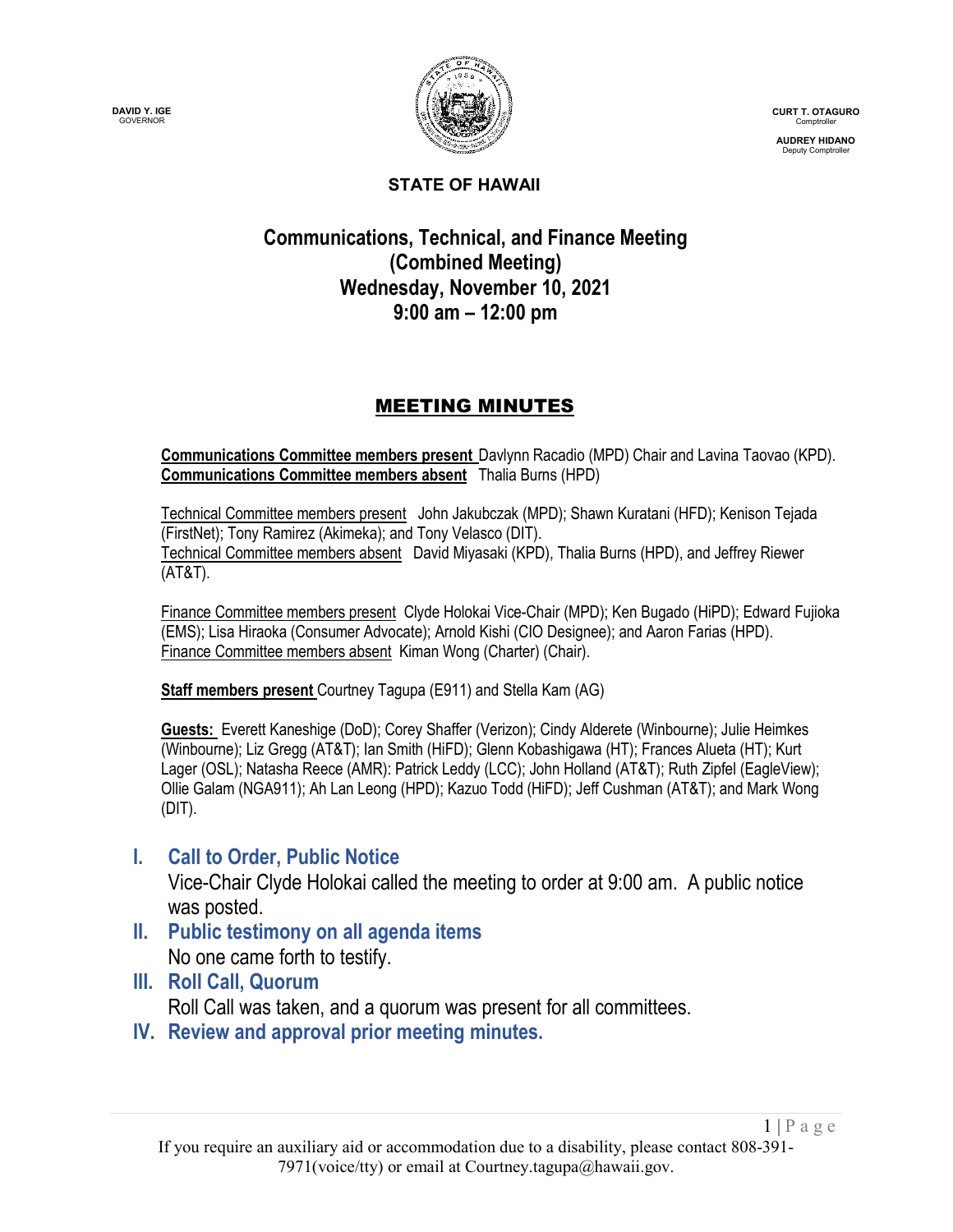John Jakubczak motioned to approve the meeting minutes of the prior month's meeting. Francis Alueta seconded the motion. A voice vote was taken, and there was a unanimous vote from all committee members present.

- **V. Winbourne Consulting, LLC Update – Andrew Reece, Cindy Alderete, Julie Heimkes**
	- a. Agenda
		- i. ESInet Cost Follow Up
		- ii. Decision Maker Meetings
		- iii. Legislative Discussion
		- iv. Status of Deliverable 6-ESInet Implementation Plan
		- v. December 2021 Committee Meeting Draft Agenda
	- b. ESInet Cost Follow Up
		- Any Feedback on the ESInet Cost Summary Document?
	- c. Decision Maker Meetings
		- i. Winbourne has reached out to all of the PSAPs to schedule meetings with the Decision Makers, the following is the status of those meetings:
			- 1. Hawaii County-Met with them on November 2.
			- 2. Maui County-waiting for Davlynn to return from vacation on November 18 to schedule.
			- 3. Honolulu/Oahu County-Waiting to schedule a meeting date and time.
			- 4. Kaui County-Waiting to schedule a meeting date and time.
	- d. Legislative Discussion
		- i. Goal-Develop is messaging for the Legislative Education Sessions to be held in February 2022.
		- ii. Courtney Discussion-Wishes to discuss options for the information that we will present to the legislators in 2022.
		- iii. Legislative Meeting- Can we do a quick look at our calendars and see if we can find an acceptable date? Legislative Committee members are as follows:

| <b>HPD</b>  | fleong@honolulu.gov         |
|-------------|-----------------------------|
| <b>HiFD</b> | Kazuo.Todd@hawaiicounty.gov |
| Charter     | kiman.wong@charter.com      |
| <b>KPD</b>  | sperreira@kauai.gov         |
| <b>MPD</b>  | Davlynn.Racadio@mpd.net     |
| <b>ETS</b>  | Arnold.T.Kishi@hawaii.gov   |
| Akimeka     | tramirez@akimeka.com        |
| AG          | Stella.M. Kam@hawaii.gov    |
| E911        | courtney.tagupa@hawaii.gov  |
| <b>HFD</b>  | skuratani@honolulu.gov      |
| <b>EMS</b>  | efujioka2@honolulu.gov      |
|             |                             |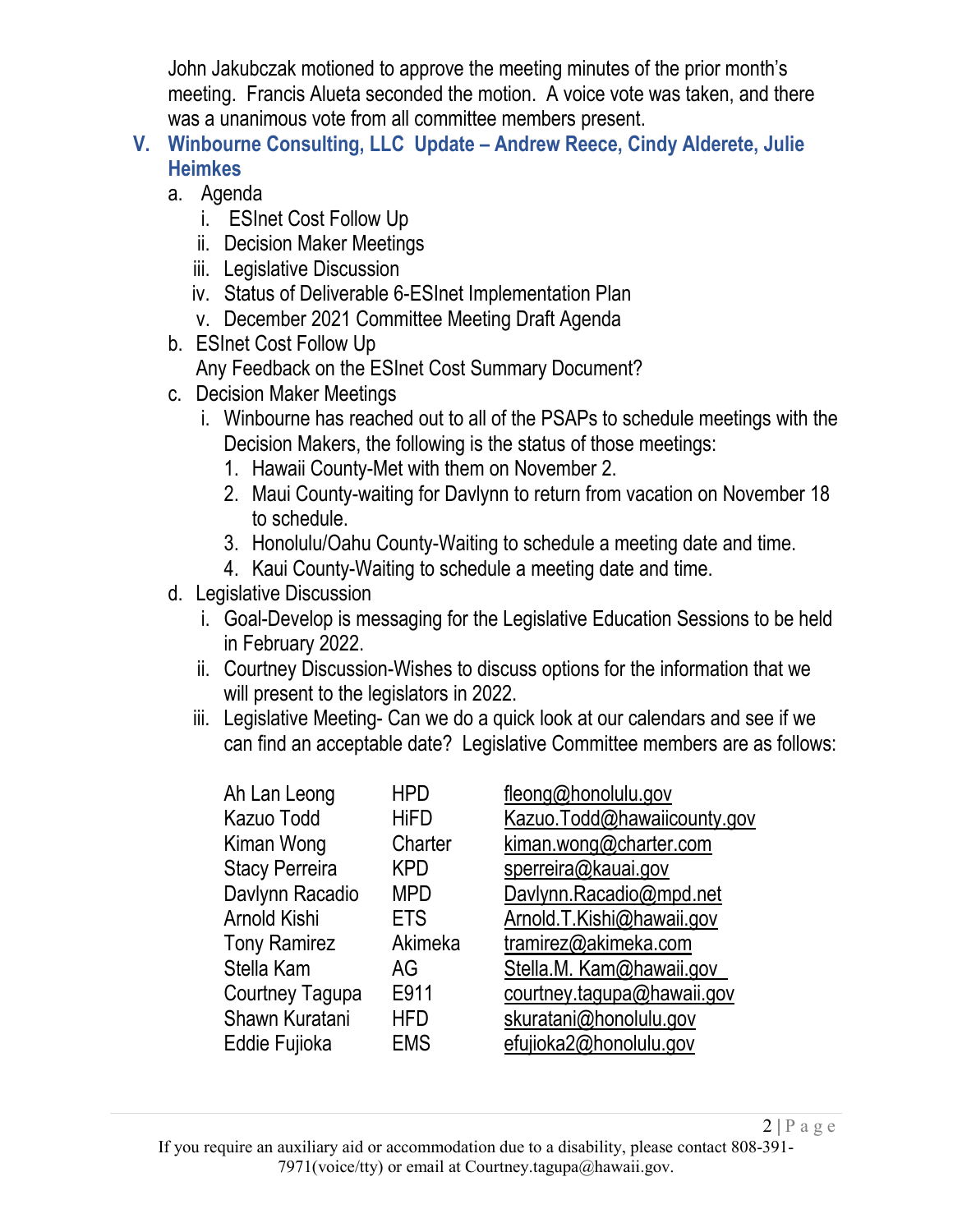Stella Kam was asked if the legislative committee could plan its strategy regarding educating the legislature regarding NG911 and the ESInet. Stella expressed her concern that having two board members on the committee may violate the Sunshine Laws. She requested to research this issue and report back to the board in December.

iv. Status of Deliverable 6

We need the decisions from the Decision Makers to complete Deliverable 6.

- v. Next Steps
	- 1. November to December Prepare for Legislative Meetings Meet with Board Legislative Committee to coordinate attendance, logistics, and presentation to the State Legislators.
	- 2. November Winbourne will continue to reach out to the remaining counties to set up an online meeting with the County decision-makers to determine the path forward for the implementation of the ESInet, and messaging for the Legislative meetings.
	- 3. December Based on the Decisions made by the Counties, finalize and present Deliverables 6 to the Board in November.
	- 4. February Meet with State Legislators.

# **VI. Committee Updates by Committee Chairs**

- a. Communications Committee Davlynn Racadio
	- i. A letter was sent to NENA inquiring about the conference agenda. They promised to send the information in mid-November.
	- ii. Text-to-988 FCC to have an open meeting for rulemaking involves the rerouting of Text-2- 988 messages to the lifeline.
- b. Technical Committee Thalia Burns
	- i. Educational Investigative Committee Jeffrey Riewer Jeffrey is unable to attend. We were going to provide the committee with an estimated cost to train all dispatchers in APCO PST courses. Unfortunately, I was not able to coordinate this project, so that it will be delayed until the December board meeting.
	- ii. Advisory Committee- Everett Kaneshige Update on DHRD Telecommunications Reclassification Report (Act 63 2021).
		- 1. The update has not been passed on the federal level. Both Kauai and Maui have reached out to their respective legislators to educate them on why the reclassification should take place.
		- 2. Everett showed a 3-minute video on the nationwide shortage of 911 operators and recommended that all the counties attempt to reach out to their legislators to expedite the reclassification.
		- 3. Each state should not wait to enact legislation within its own state.
	- iii. Request for approval:
		- 1. EMS CAD License to backup CAD data \$23,000. John Jakubczak motioned to approve. Tony Ramirez seconded the motion. A voice vote was taken that resulted in a unanimous decision in favor of the motion.
		- 2. HFD CAD License to backup CAD data \$23,000 Tony Ramirez motioned to approve. John Jakubczak seconded the motion. A voice vote was taken that resulted in a unanimous decision in favor of the motion.

 $3 | P \text{ a ge}$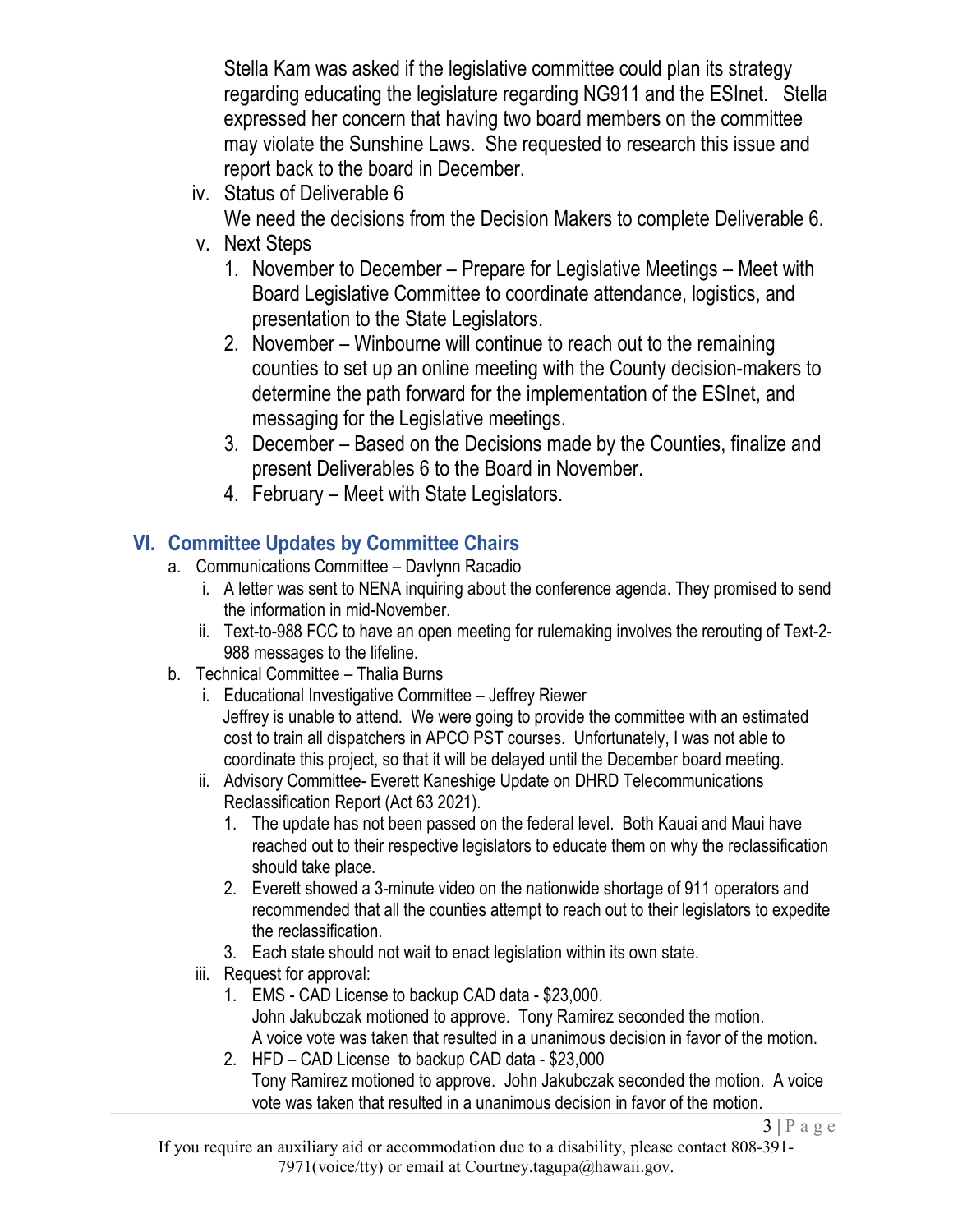- 3. HiPD NENA Standards & Best Practices Conf.– (2) \$7,000. John Jakubczak motioned to approve. Francis Alueta seconded the motion. Finally, a voice vote was taken that resulted in a unanimous vote in favor of the motion.
- 4. MPD Additional Funding for CAD Maintenance \$60,743.60 (new amount \$422,344) Francis Alueta motioned to approve. Corey Shaffer seconded the motion. A voice vote was taken, which resulted in a unanimous vote in favor of the motion.
- c. Finance Committee Courtney Tagupa (for Kiman Wong)
	- i. Report on Monthly and Y-T-D Cash Flow

The ED substituted for Kiman Wong, who could not attend. It was acknowledged that surcharge collections were on track to meet the budget, but interest earned on the Fund balance is the lowest in years and is not forecasted to increase in the few months. Current and present requests for funding are reducing the reserve amount. To remedy this situation, we need to have each PSAP return unused funding to the reserve fund for others to use. The fund bank balance has held steady at \$28.7M.

- ii. Request for funding approval:
	- 1. EMS CAD License to backup CAD data \$23,000. Arnold Kishi motioned to approve the funding request. John Jakubczak seconded the motion. A voice vote was taken that resulted in a unanimous vote from all Finance committee members present.
	- 2. HFD CAD License to backup CAD data \$23,000 Arnold Kishi motioned to approve the funding request. John Jakubzak seconded the motion. A voice vote was taken that resulted in a unanimous vote from all Finance committee mebers present.
	- 3. HiPD NENA Standards & Best Practices Conf.– (2) \$7,000. John Jakubczak motioned to approve the funding request. Arnold Kishi seconded the motion.
	- 4. MPD Additional Funding for CAD Maintenance \$60,743.60 (new amount \$422,344) Arnold Kishi motioned to approve the funding request. Ken Bugado seconded the request for funding. A voice vote was taken that resulted in a unanimous vote from all Finance committee members present.

## **VII. PSAP Status Updates**

- a. Kauai KPD Stacey Perreira for E. Kalani Ke Staffed in 19, 1 is undergoing background checks.
- b. Oahu HPD Aaron Farias We have PCO classes beginning on November 16. Interviews are being conducted for emergency response operator positions with 12 positions—25% vacancy rate. Retirements are anticipated, and interviews are also being conducted for supervisory positions.
- c. Oahu HFD Shawn Kuratani There was nothing further to report.
- d. Oahu EMS Edward Fujioka We lost one FT dispatcher—open enrollment and DHRprovided a list for suitability to hire. One Chief is retiring.
- e. Maui MPD Davlynn Racadio for John Jakubczak The recorder is still being installed. Resignations from ESD and several interviews will be held to backfill the resignations.
- f. Molokai MPD –Clyde Holokai There is nothing to report.
- g. Hawaii PD Kenneth Bugado, Jr.